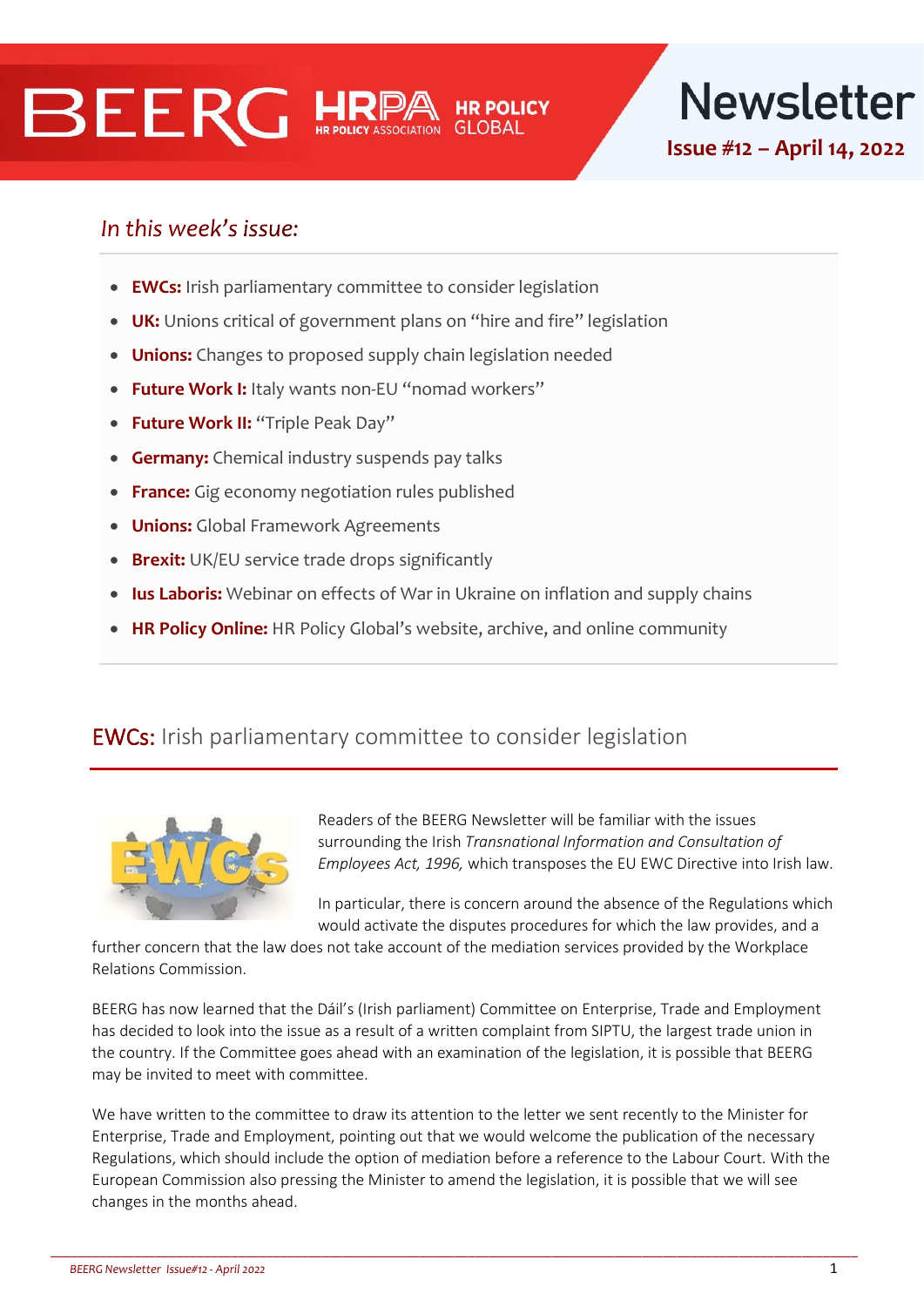

Trade unions have criticised the UK government plans to tackle the socalled fire and rehire of workers as business minister Paul Scully announced plans to "clamp down" on "unscrupulous" employers who fail to hold meaningful staff consultations when redundancies and changes to employment terms are being contemplated.

The Department for Business, Energy and Industrial Strategy said a new

statutory code of practice would detail how businesses "must hold fair, transparent and meaningful consultations on proposed changes to employment terms." Labour said the move was "too little, too late" following the sacking by P&O Ferries of 800 employees without notice, with deputy leader Angela Rayner saying the plans fell "woefully short of stopping the scandal of fire and rehire altogether."

The Trades Union Congress said the plans "lack bite" and represent a "baby step forward," and Gary Smith, general secretary of the GMB union, said the government's proposals looked like "futile tinkering, and the scourge of fire and rehire must be barred from the start," adding that fire and rehire "is a cruel, outdated, Dickensian working practice that should be consigned to the scrapheap of history." *(See the separate update on the fallout from the P&O dispute from David Hopper of Lewis Silkin, attached to this newsletter).*

Meanwhile, [data](https://www.theguardian.com/uk-news/2022/apr/02/strikes-in-uk-at-highest-in-five-years-as-pay-is-hit-by-inflation) from some of the UK's biggest trade unions show that the number of industrial disputes is well above pre-pandemic levels. GMB members entered into dispute with 42 employers between October 2021 and March 2022, seven times the number recorded in the same period in 2019/20. Unite members in England are currently involved in 30 disputes - almost four times the reported number seen three years ago.

Meanwhile, the Trades Union Congress has logged at least 300 disputes in different industries in the past 12 months. Analysis shows that GMB members have been successful in six pay disputes over the past five months, while Unite has secured 35 "wins" in recent months. Workers in Unite are currently involved in eight strikes, while the GMB is organising 10 strikes and holding two ballots. With TUC figures showing that levels of industrial conflict are at a five-year high, its head of organisation, Kevin Rowan, said: "Workers are on the front foot and taking employers on."

## **Unions:** Changes to proposed supply chain legislation needed



IndustriAll, the European federation of manufacturing trade unions, says that while the proposed European Directive on Corporate Sustainable Due Diligence is a step forward it "falls short of expectations."

A [proposal for a directive](https://ec.europa.eu/info/sites/default/files/1_1_183885_prop_dir_susta_en.pdf) was tabled by the European Commission in February 2022. However, IndustriAll says that only *"…large companies would be subject to binding rules, enforcement mechanisms would be weak, and there would be no proper involvement of trade unions and worker representatives in the design and implementation of due diligence policies."* Judith Kirton-Darling, industriAll Europe Deputy General Secretary, said:

\_\_\_\_\_\_\_\_\_\_\_\_\_\_\_\_\_\_\_\_\_\_\_\_\_\_\_\_\_\_\_\_\_\_\_\_\_\_\_\_\_\_\_\_\_\_\_\_\_\_\_\_\_\_\_\_\_\_\_\_\_\_\_\_\_\_\_\_\_\_\_\_\_\_\_\_\_\_\_\_\_\_\_\_\_\_\_\_\_\_\_\_\_\_\_\_\_\_\_\_\_\_\_\_\_\_\_\_\_\_\_\_\_\_\_\_

*" …we need a change of mindset where executives, investors and shareholders will eventually put people and the planet before short-term profits. This new mindset must apply to the operation of companies as well as their upstream and downstream subcontractors all around the globe."*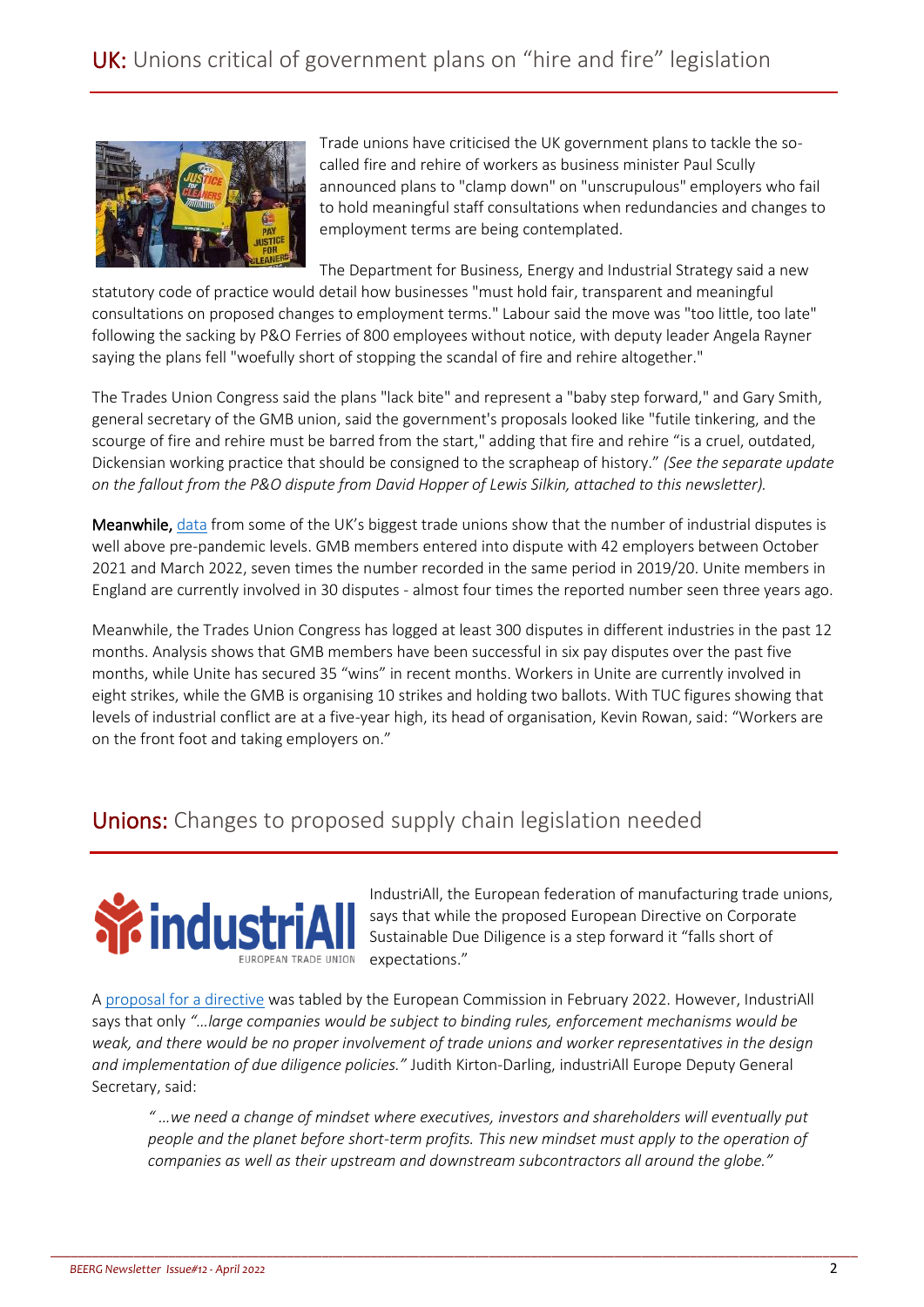*Trade unions will not cease to push for legislation that ensures that companies operating in Europe are managed in a sustainable, fair, and socially responsible way, with the full involvement of workers and their trade union representatives."*

IndustriALL further argues that due diligence "does not stop at European borders." Kemal Özkan, Assistant General Secretary of IndustriALL Global Union, added that trade unions are fighting for compliance and enforcement of workers' fundamental rights in all continents. Different types of instruments exist and chances to be protected, seek redress, and claim damages from violations of workers' fundamental rights are very uneven. According to Özkan:

*"There are several different systems and legal frameworks for due diligence. We need to fit them*  together to create an overall coherent picture that improves working conditions in all sectors, all *countries, and for all workers.*

*"We need strong binding EU rules on due diligence and at the same time the EU's firm commitment to push for the UN Treaty on Business and Human Rights, which still awaits adoption."*

#### Future Work I: Italy wants non-EU "nomad workers"



The Italian government is to give out new "digital nomad" visas to tempt non-EU foreigners to spend a year working remotely as it renovates and links hundreds of hill-top villages to high-speed internet networks. The scheme aims to cut through residency red tape and attract anyone who needs only a laptop to make a living and wants a slice of *la dolce vita*.

"We are targeting people who might work somewhere like the UK now but

can actually work from anywhere — a number that has increased due to Covid," Luca Carabetta, a Five Star MP who helped to write the law, said. *"Things like the weather, the cheaper cost of living and the food might be an incentive."*

The new law applies to "highly qualified" remote workers from outside the European Union who are freelance or work for a company based outside Italy. The visa could prove attractive to remote workers in Britain who, after Brexit, now need a contract from an Italian company or a firm with a base in Italy to work in the country. EU workers can freely move to Italy.

Carabetta said that further decrees would be added to make the one-year visas renewable, allowing people to bring their families and to establish the minimum income that visa-holders must have. "I hope we will be ready by the summer," he said.

Clare Speak, editor in Italy for the expatriate news site The Local, said: *"There's a lot of interest, since the current visa options for non-EU freelances and remote workers moving to Italy are extremely limited."* She warned that the need to prove specialisation, the minimum income threshold and a requirement for private health insurance could rule out some candidates.

MEANWHILE, the Belgium government has extended a number of agreements with other European countries covering workers based in Belgium who want to work remotely from those countries. Details can be foun[d here.](https://www.loyensloeff.com/be/en/news/articles-and-newsflashes/cross-border-workers-covid-19-agreements-extended-until-30-june-2022-n20159/)

\_\_\_\_\_\_\_\_\_\_\_\_\_\_\_\_\_\_\_\_\_\_\_\_\_\_\_\_\_\_\_\_\_\_\_\_\_\_\_\_\_\_\_\_\_\_\_\_\_\_\_\_\_\_\_\_\_\_\_\_\_\_\_\_\_\_\_\_\_\_\_\_\_\_\_\_\_\_\_\_\_\_\_\_\_\_\_\_\_\_\_\_\_\_\_\_\_\_\_\_\_\_\_\_\_\_\_\_\_\_\_\_\_\_\_\_

BNP PARIBAS has told workers across Europe they can stay at home for two and a half days a week until 2024. The move is understood to exclude BNP Paribas's UK unit, with the agreement jointly signed between the bank and two European trade unions.

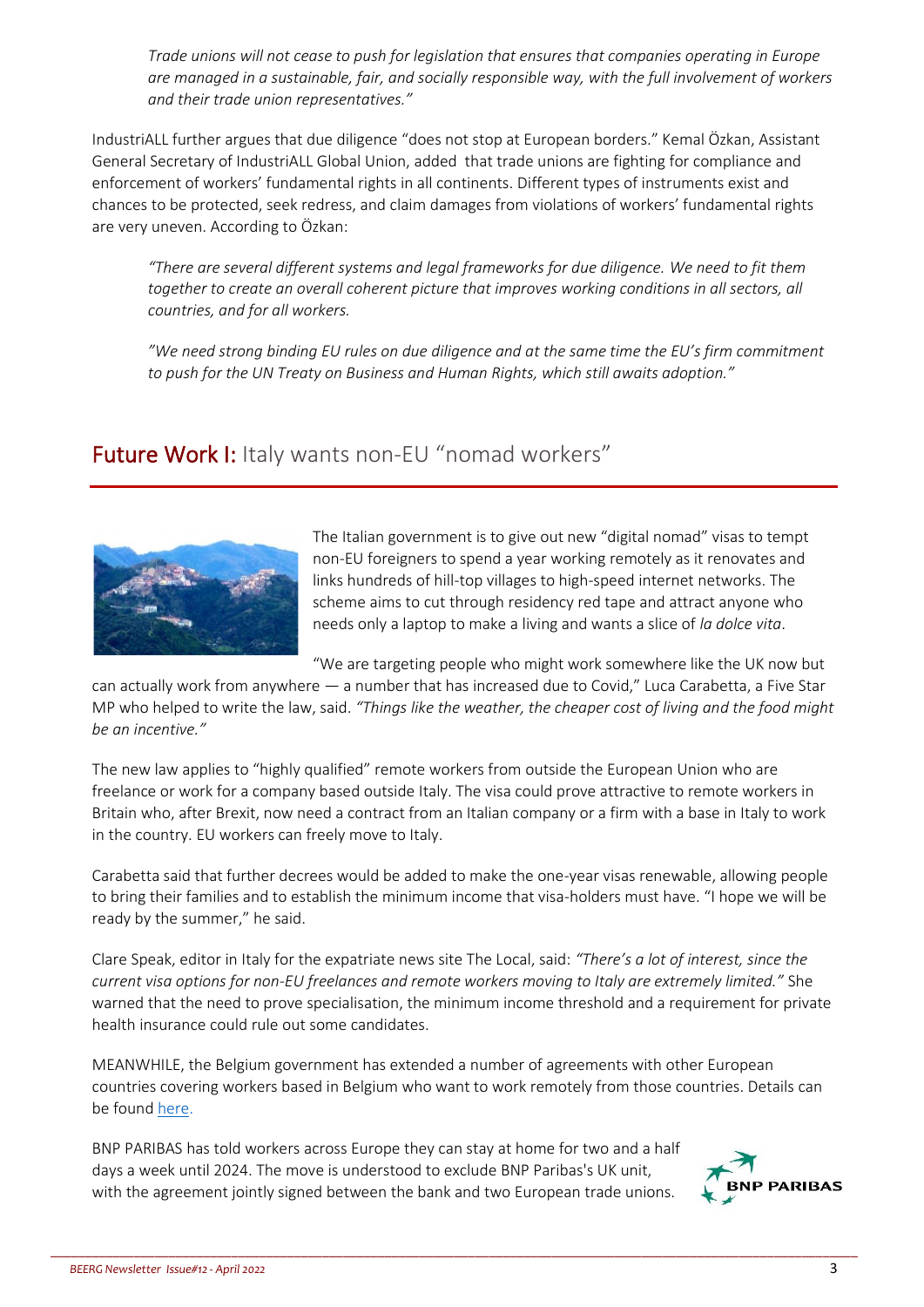A German labour court has ruled that an employer is entitled to refuse a request from an employee to "work from home" abroad. It is the employer who determines the place of work, not the employee. [Dr](https://kliemt.de/en/attorneys/dr-sebastian-verstege/)  [Sebastian Verstege](https://kliemt.de/en/attorneys/dr-sebastian-verstege/) from Kliemt.HR Lawyers, part of the Ius Laboris network, outlines the facts of the case [here.](https://iuslaboris.com/insights/no-right-to-remote-work-abroad-for-german-employees/)

## Future Work II: "Triple Peak Day"



Microsoft ha[s published a study](https://www.microsoft.com/en-us/worklab/triple-peak-day) which says that traditionally, knowledge workers have had two productivity peaks in their workday: just before lunch and just after lunch. But since the pandemic, a third and smaller bump of work has emerged in the late evening. Microsoft's researchers [refer](https://www.microsoft.com/en-us/worklab/triple-peak-day) to this phenomenon as the "triple peak day."

For the new study, workers allowed Microsoft to track their "keyboard events" such as sending emails or engaging with productivity applications on a work computer. While most people didn't show a third mountain of work in the evening, 30 percent did. They were working almost as much at 10 p.m. as they were at 8 a.m.

Several underlying phenomena are pushing up this third mountain of work, says Microsoft. One is the flexibility of at-home work. For example, parents of young kids might interrupt their workday or cut it off early for school pickup, dinnertime, bedtime, and other child care. This leaves work that they finish later. Other workers are night owls who get their second wind just before bed.

That's the positive spin on Microsoft's findings: flexible, remote work allows people to move the day around and match productivity to when they work best. But the triple peak isn't all positive. Microsoft has also found that the pandemic has simply led to more overall work. According to [company research,](https://www.microsoft.com/en-us/worklab/work-trend-index/great-expectations-making-hybrid-work-work) the average workday has expanded by 13 percent—about an hour—since March 2020, and average after-hours work has increased by twice as much.

A[n opinion piece](https://www.theguardian.com/commentisfree/2022/apr/10/covid-shown-flexible-working-a-benefit-only-for-privileged-few) in the *Guardian* newspaper argues that flexible working/working from home runs the risk of creating a new "industrial divide" between those who can work from home and those whose jobs require that they turn up at their place of work every day.

The *New York Times* [reports](https://www.nytimes.com/2022/04/11/nyregion/remote-work-hybrid-manhattan.html) on the impact remote working is having on the economy of New York City, with Mayor Eric Adams urging the city's roughly 1.3 million private-sector office workers to return to their desks. "You can't stay home in your pyjamas all day," [Mr. Adams has said.](https://www.nytimes.com/2022/03/20/nyregion/pandemic-recovery-masks-nyc.html) But, says the *Times,* he may well be "shouting into the wind, as society changes around" him.

## **Germany:** Chemical industry suspends pay talks



Germany's chemical and pharmaceutical sector has [suspended](https://www.reuters.com/world/europe/german-chemical-industry-suspends-pay-talks-due-war-ukraine-2022-04-05/) collective wage bargaining amid uncertainty generated by Russia's invasion of Ukraine. Employers have agreed to pay workers a lump sum of  $\epsilon$ 1,400 (\$1,534) each instead of the usual percentage increase. Companies below a certain profitability threshold will pay only €1,000 per worker.

*"The ramifications of this war will pose big challenges for our industry for years to come. It's all the more important that the social partners remain unified,"* said employers'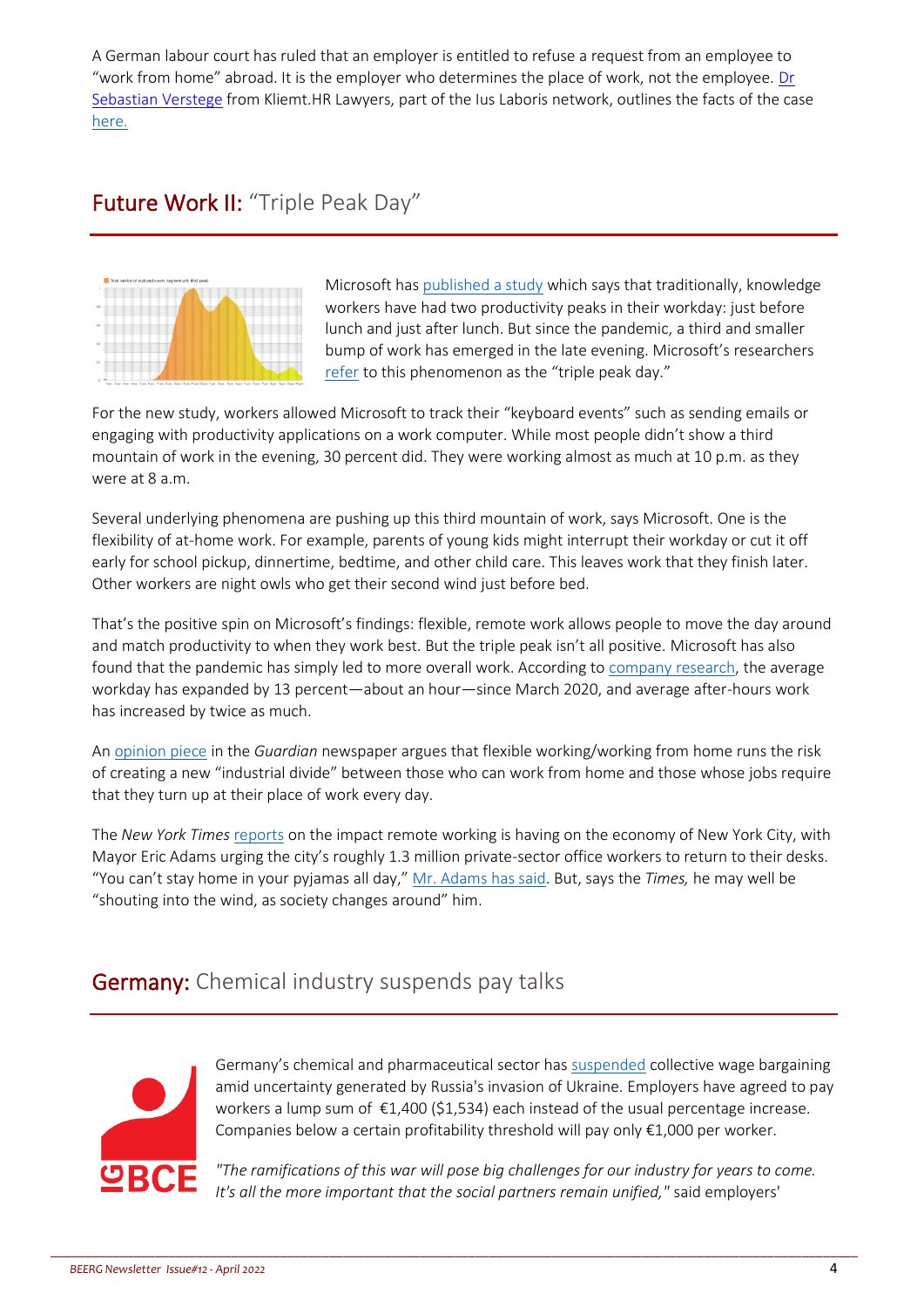association president Kai Beckmann. Germany's energy intensive chemical industry is particularly exposed to the possible extension of sanctions to Russian gas and oil.

#### France: Gig economy negotiation rules published



On April 6 last, the French Council of Ministers signed-off on a [decree](https://www.legifrance.gouv.fr/jorf/id/JORFTEXT000045522912) 'strengthening the autonomy of self-employed workers working on mobility platforms, organizing sectoral social relations, and fulfilling the missions of the Authority for Employment Platform Social Relations', (the Arpe, L'Autorité des relations sociales des plateformes d'emploi). This text sets the framework for sectoral social dialogue, with the goal of strengthening platform workers' right to collective bargaining and social entitlements.

The text sets the rules for negotiation for VTC drivers (chauffeur driven private vehicles) and goods delivery drivers (bicycles and scooters), two sectors which between them employ nearly 100,000 self-employed workers. First elections will take place in May 2023, which means that the list of representative platform organizations should be established no later than 31 October 2022. According to the website, *Planet Labor,* 

*In terms of union representation, the ordinance imposes a minimum threshold amount that will be*  calculated according to the total income from the activity of workers generated by the relevant *platforms (i.e. members of the candidate organizations) and the total number of workers. For an industry agreement to be valid, it will have to be signed by workers' organizations representing more than 30% of the votes cast.* 

*It can then be approved by the Authority for Employment Platform Social Relations, ARPE (c.f. article [No. 12486\)](https://www.planetlabor.com/evolutions-juridiques/legislations-nationales/france-presentation-en-conseil-des-ministres-de-lordonnance-organisant-la-representation-collective-des-travailleurs-des-plateformes/) and then made binding on all platforms and self-employed workers in the sector concerned, unless it is opposed by platform organizations the weight of which exceeds 50%. The ARPE will also be able to refuse approval on general interest grounds such as excessive infringement of the principle of free competition. Lastly, the ordinance specifies the topics on which the social partners will have to engage in negotiations, including, methods for determining workers' income, conditions for exercising the professional activity, the prevention of occupational risks, and arrangements for developing professional skills.*

MEANWHILE[, Dr. Michael Freytag](https://www.euractiv.com/authors/dr-michael-freytag/) an[d Menno Bart](https://www.euractiv.com/authors/menno-bart/) from the World Employment Federation, which represents all the major employment agencies, have published a[n opinion](https://www.euractiv.com/section/economy-jobs/opinion/platform-work-walking-the-line-between-technological-innovation-and-protecting-workersrights/?pnespid=tKJ9FnhYMP4K2.icq2WlE5Xctkm3VJosMrGtnfYx8h5mMetW1AGcDxFOUwl6SvY4Z6cnDyjQ) piece on the website *EURACTIV* which calls for flexibility in the proposed Directive on the employment status of platform workers, which is currently being considered by the European lawmaking institutions.

#### **Unions:** Global Framework Agreements



At BEERG meetings or at our training programs we are often asked what a Global Framework Agreement, between a multinational company and a international trade union federation, looks like.

The French/Belgium company, Solvay, has just signed an updated GFA with IndustriAll Global. IndustriAll sees it as the new "gold standard" for such

agreements. It is well worth reading to understand what agreeing to negotiate a GFA can involve. It can be found at this [link.](https://www.industriall-union.org/industriall-and-solvay-renew-and-improve-benchmark-gfa)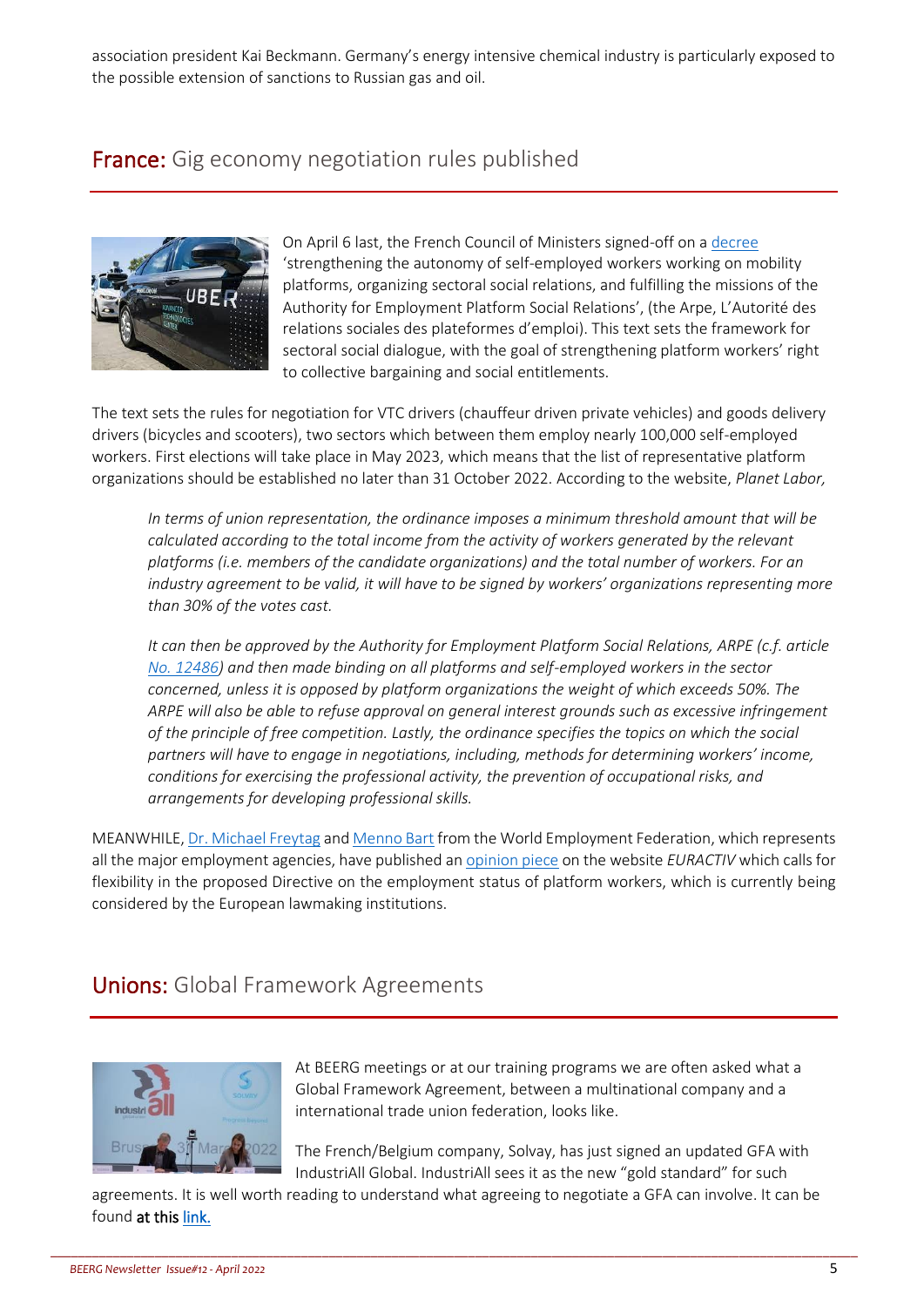

According to a ne[w report](https://ukandeu.ac.uk/services-trade-mind-the-gap/) from the academic thinktank, The UK in a Changing Europe, services trade is critical for the UK economy. The report says that "[in](https://ukandeu.ac.uk/research-papers/the-impact-of-brexit-on-uk-services/)  [2021,](https://ukandeu.ac.uk/research-papers/the-impact-of-brexit-on-uk-services/) the UK faced new barriers for service exports to the EU compared to the freedoms it enjoyed as a single market member. These barriers reduce trade, but in which services and by how much?" The report says:

*The pandemic affected world trade and in 2021 its effects persisted, but Brexit only principally affect[s UK-EU trade.](https://ukandeu.ac.uk/brexit-financial-services/) We can therefore see the emerging impacts by comparing UK trade with the EU and other countries in 2021, and against a pre-Brexit benchmark year. Our benchmark is 2018, the last stable year before fears of 'no deal' in 2019 and Covid-19 disrupted UK trade patterns.*

*In 2018, service industries accounted for 80% of UK economic output, 47% of exports and 29% of imports. Services earned a trade surplus of £117 billion in 2018, including £23 billion with the EU.*

*By 2021, the surplus had grown to £119 billion as imports fell further than exports. Conversely, the goods deficit grew from £140 billion to £148 billion, widening the UK's overall trade deficit from £23 billion to £28 billion.*

As international travel becomes easier now that Covid restrictions are being lifted, UK-based businesses are finding that short-term business visits to the European Union are fraught with difficulties, and may actually require a visa or work permit as a recent [report](https://www.ft.com/content/ef77abc4-5d30-4c4b-93f3-62b0164bec8f) from the *Financial Times* makes clear.

#### *Ius Laboris:* Webinar on effects of War in Ukraine on inflation + supply chains

War in Ukraine: the economic effects of inflation and supply chain issues worldwide

In a webinar to be held at 1700H CET on April 20<sup>th</sup> Ius Laboris lawyers across several central and eastern EU countries, plus the UK and Argentina will debate the macro-economic impact of war in Ukraine on businesses, focusing particularly on inflationary pressures and supply chain issues.

How are these factors likely to impact on business operations? Speakers include: Burkard Göpfert (Germany), Hedi Bozsonyik (Hungary), Katarzyna Dobkowska (Poland), Eduardo Viñales (Argentina), David Hopper (UK). Join the debate - booking information: [HERE](https://iuslaboris.us3.list-manage.com/track/click?u=ee5656464181122330d68b7b9&id=fe0f18424b&e=d853af53f5)

## Online Community: Available for BEERG + HR Policy Global members



Members can now access the BEERG newsletter archive as well as accessing the HR Policy Global community of current online discussions: – [available here.](https://community.hrpolicy.org/home) Click on "My Communities" on the menu, then navigate to HR Policy Global. Recently posted topics include: [Global](https://community.hrpolicy.org/communities/community-home/digestviewer/viewthread?GroupId=85&MessageKey=e683fe70-bc18-4f6f-98ac-63f27a51bc4e&CommunityKey=105b1522-5ba6-4724-a924-0b98eec03bc6&ReturnUrl=%2fcommunities%2fcommunity-home%2fdigestviewer%3fCommunityKey%3d105b1522-5ba6-4724-a924-0b98eec03bc6)  [Benefit Administrative](https://community.hrpolicy.org/communities/community-home/digestviewer/viewthread?GroupId=85&MessageKey=e683fe70-bc18-4f6f-98ac-63f27a51bc4e&CommunityKey=105b1522-5ba6-4724-a924-0b98eec03bc6&ReturnUrl=%2fcommunities%2fcommunity-home%2fdigestviewer%3fCommunityKey%3d105b1522-5ba6-4724-a924-0b98eec03bc6) Solutions -- Closing [Russian Operations](https://community.hrpolicy.org/communities/community-home/digestviewer/viewthread?MessageKey=1a76544e-6144-487d-af53-e0cf6958c9c7&CommunityKey=105b1522-5ba6-4724-a924-0b98eec03bc6&bm=1a76544e-6144-487d-af53-e0cf6958c9c7)

[You can also download our iPad/iPhone app here.](https://apps.apple.com/app/hr-policy-online/id1609964721) It allows all members to network and engage with each other and HR Policy Global staff in a single and easy to access location available across all time zones. If you need help accessing the forum, please contact [Henry Eickelberg.](mailto:Heickelberg@hrpolicy.org?subject=HR%20Policy%20Global%20Community%20Access)

\_\_\_\_\_\_\_\_\_\_\_\_\_\_\_\_\_\_\_\_\_\_\_\_\_\_\_\_\_\_\_